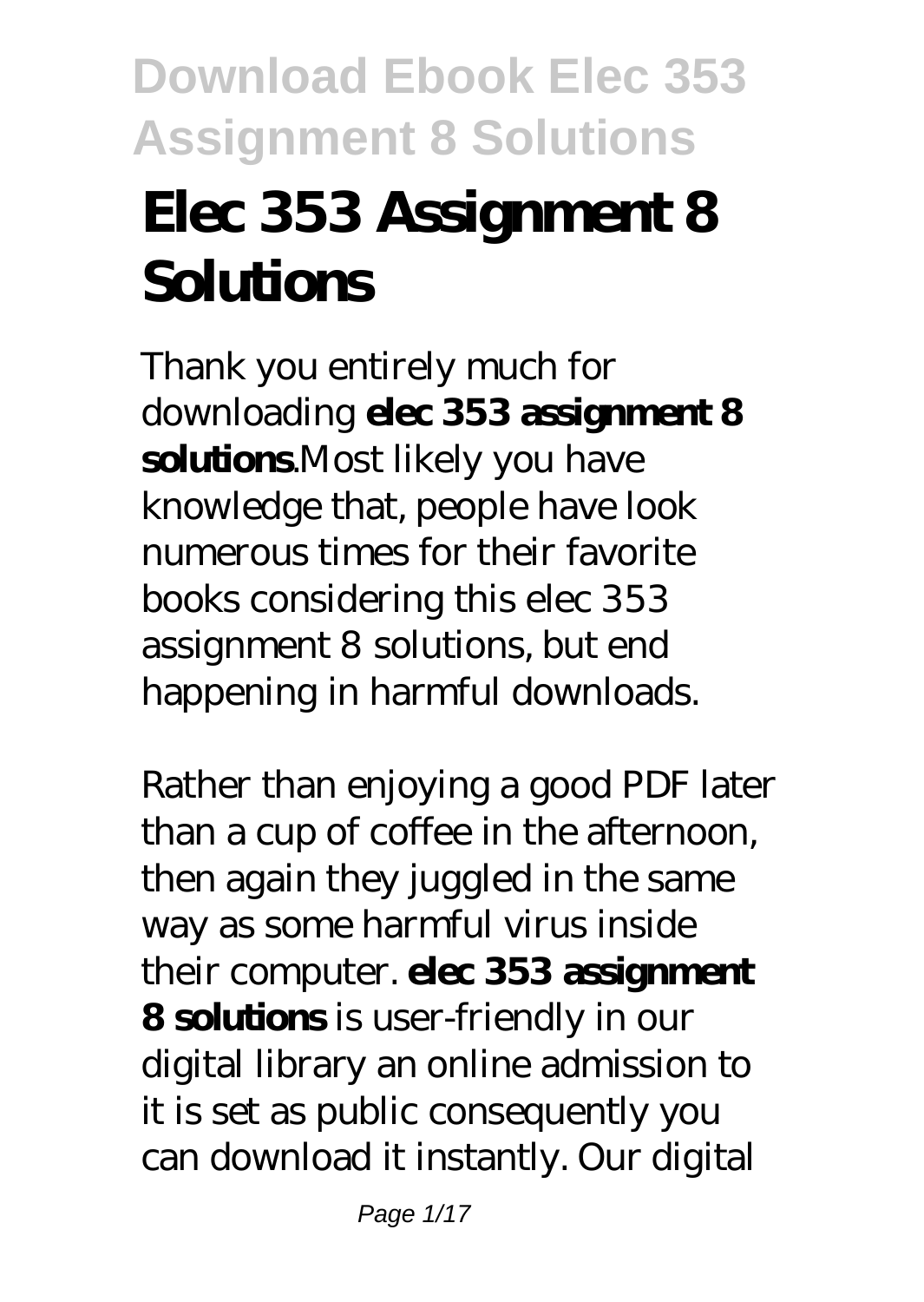library saves in fused countries, allowing you to get the most less latency time to download any of our books later this one. Merely said, the elec 353 assignment 8 solutions is universally compatible like any devices to read.

Theory III - Assignment 8 L5 Numericals Based on Vector Addition | CBSE 12th Classes Nagpur | Chandra Sir Physics The science of static electricity - Anuradha Bhagwat Hund's Rule |Atomic Structure 07 |Rules for Filling OF Electron<sup>|</sup> Hund's Rule of Maximum Multiplicity The Fun They Had - BKP | Class 9 English Beehive CBSE full explanation in hindi NCERT Electromagnetic Induction (EMI) : CBSE Class 10 Science *How do Organisms Reproduce? L2 | Sexual Reproduction L1 | CBSE Class 10* Page 2/17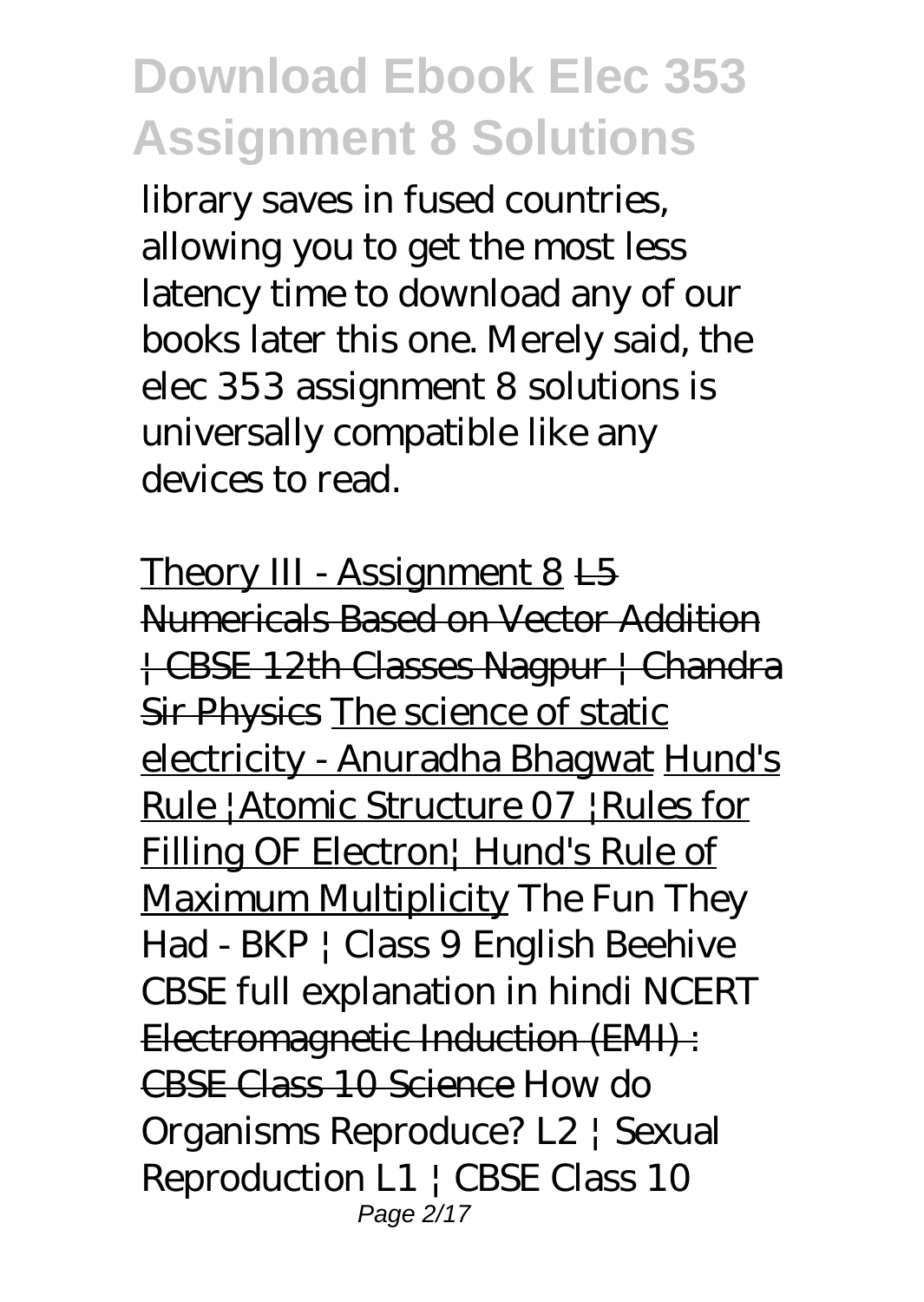*Science Chapter 8 | Vedantu* **Assignment 7 - Question 2** ENG 1501 Assignment #3 Current Electricity - 2 | JEE Sprint 2020 | IIT JEE Physics | IIT JEE Mains 2020 | JEE Advanced 2020 *Switching Circuits and Logic Design Week 5 NPTEL assignment solutions Current Electricity Class 12 | NEET Physics Formula Based Questions | NEET 2020 Preparation* EUP1501 2018 Sem 01 - Portfolio [How to convert to PDF and Submit *A*

*15 गुप्त कमियां और*

*में नहीं जानतेआप A*

*है* Assignment 6 #EUP1501 (2020) #Kilauea (Lunga Gwentshe - 081 328 2268) Get 100% Assignment 3<sup>-1</sup>  $H$  –  $-$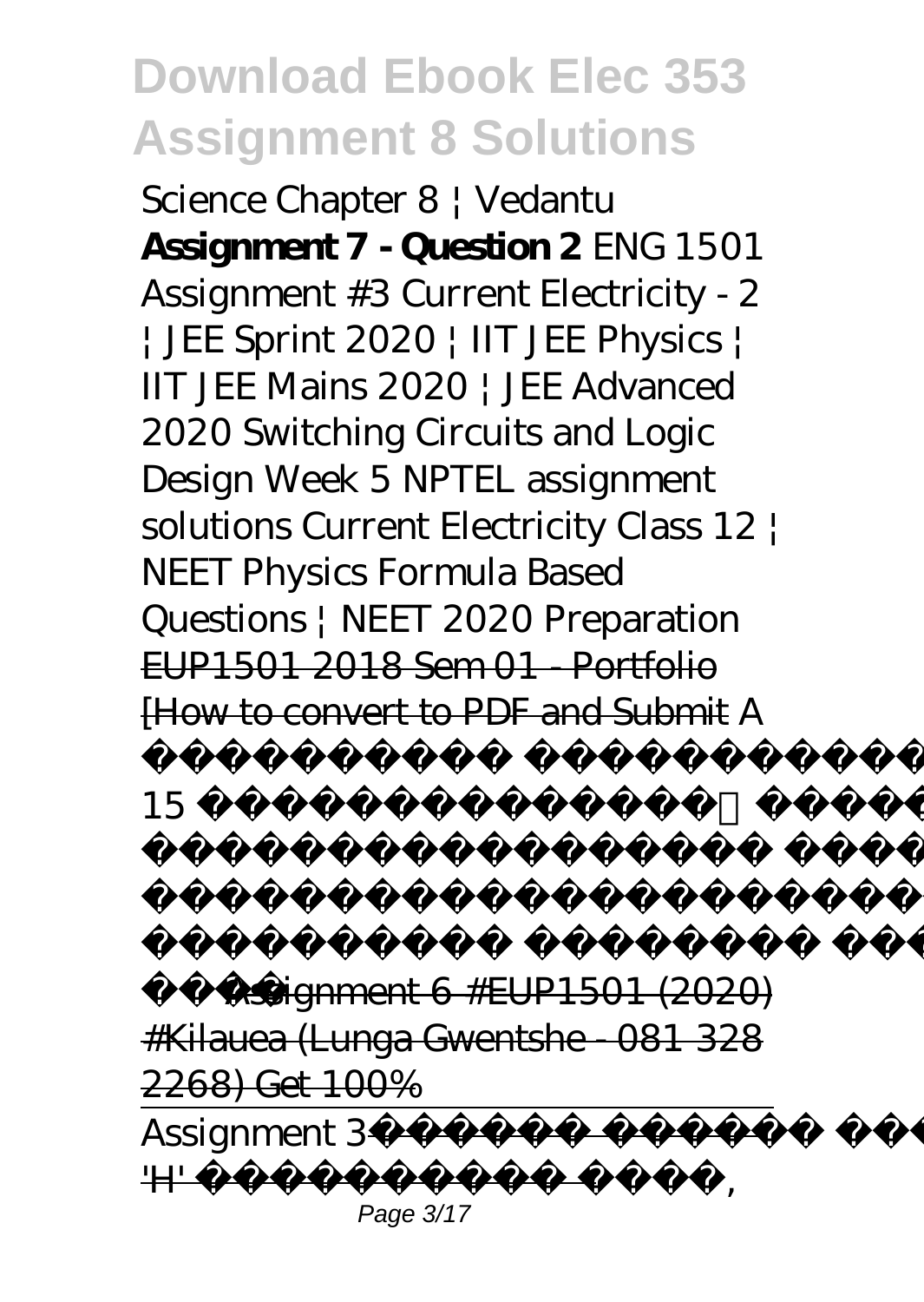$+ \mathrm{If}$  your name starts with 'H' | Astro Tak *ENG1503 ASSIGNMENT 1 SEMESTER 2 2020 (FREE)* Comm226 assignment 3 - Q1 **ENG1503 ASSIGNMENT 02 Question 02 #Lawschool #Law #unisa** aiou solved Assignment spring 2020 | code 458 Assignment no.02 EUP Assignment 2 Second Semester 2020 **how to EXCEL with EXCEL #FIFO** how to EXCEL with EXCEL #WeightedAvg **How To Download Ignou Solved Assignment? | Ignou Solved Assignment 2019 |**

Basic Electrical Engineering | Introduction to Basic Electrical EngineeringSMASH ENG#1503 ASSIGNMENT #01 #Q2 SEMESTER 2 2020 XII PHYSICS: Electric Charges And Fields | Assignment 2 - Solutions AIOU Code 438 Solved Assignment No.2 Spring 2020 Page 4/17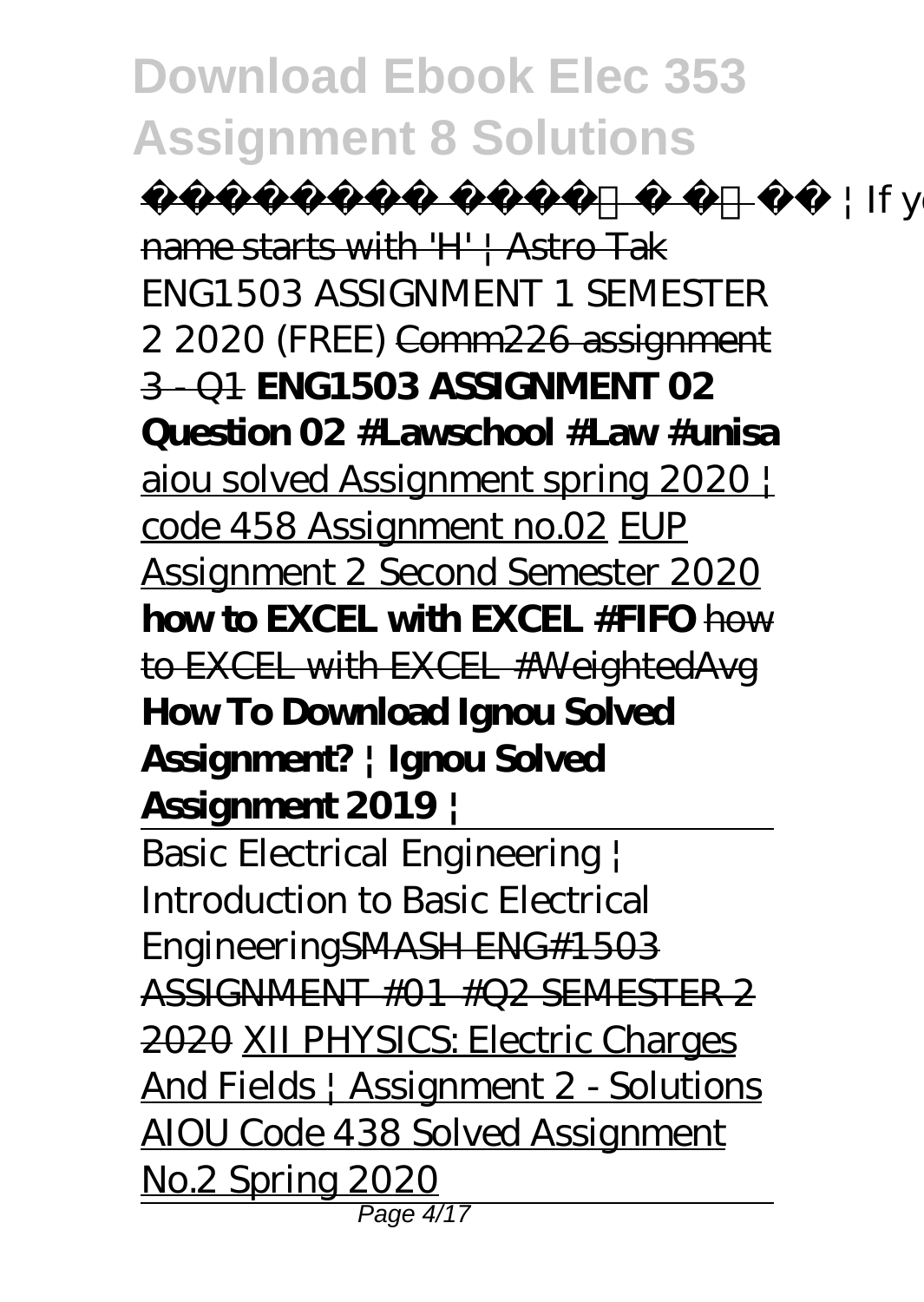Elec 353 Assignment 8 Solutions ELEC 353 – Assignment #8 ---- Solutions 1.An engineer needs to measure the impedance of an antenna at 2450 MHz. The following measurements are made on a

slotted line", using the circuit shown above. The maximum voltage amplitude on the transmission line is 725 millivolts.

ELEC 353 – Assignment #8 ----

Solutions

ELEC 353 – Solution to Assignment #8 . 1.An engineer needs to measure the impedance of an antenna at 2450 MHz. The following measurements are made on a "slotted line", using the circuit shown above. The maximum voltage amplitude on the transmission line is 725 millivolts. The minimum Page 5/17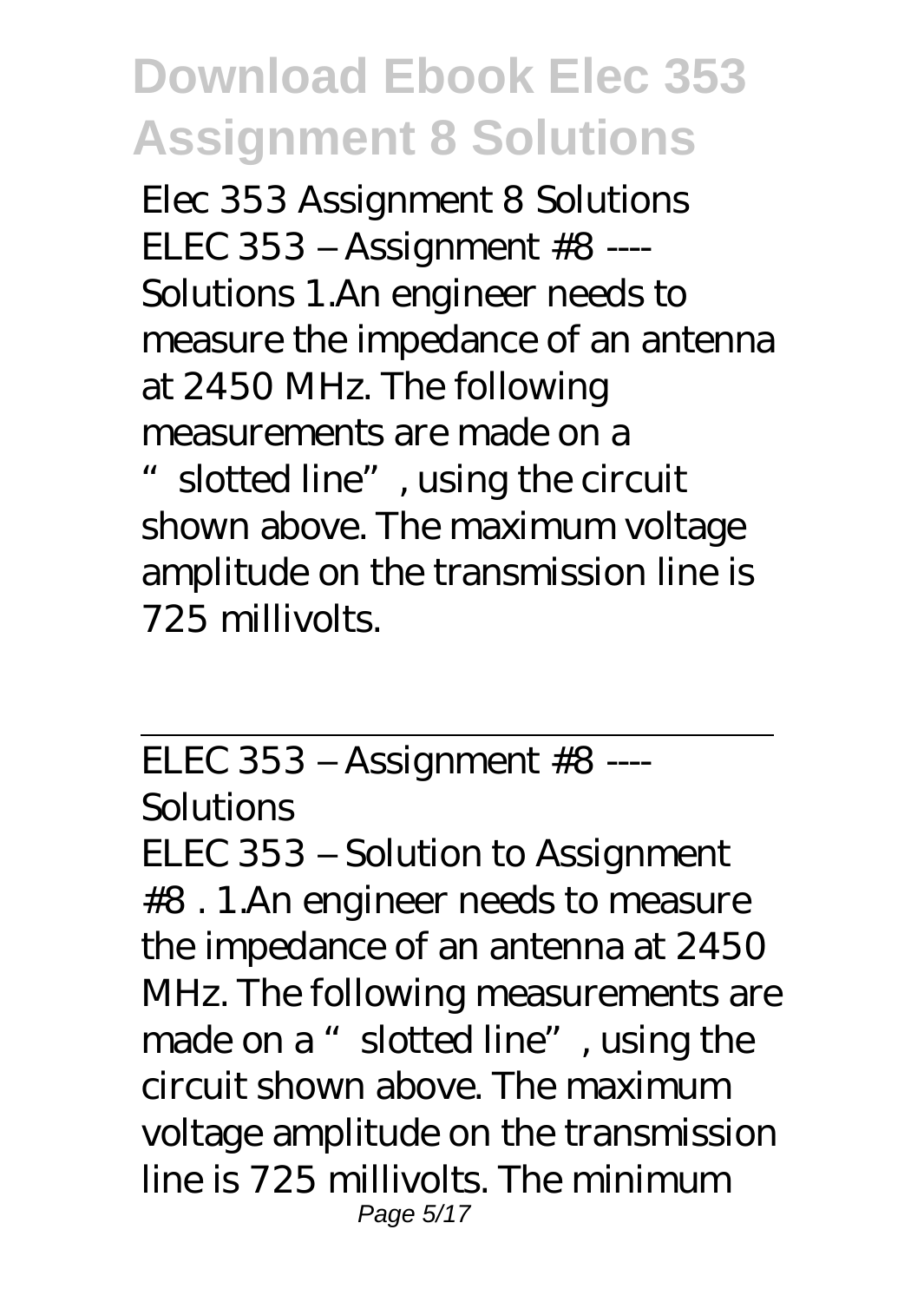voltage amplitude is 403.37 millivolts. The minimum voltage in the standing wave pattern is located at a ...

ELEC 353 – Solution to Assignment  $#8 -$  Encs ELEC 353 – Assignment #8 2 part Elec 353 Assignment 8 Solutions ELEC 353 – Assignment #8 ----Solutions 1.An engineer needs to measure the impedance of an antenna at 2450 MHz. The following measurements are made on a "slotted line", using the circuit shown above. The maximum voltage amplitude on the transmission line is 725 millivolts.

Elec 353 Assignment 8 Solutions costamagarakis.com Page 6/17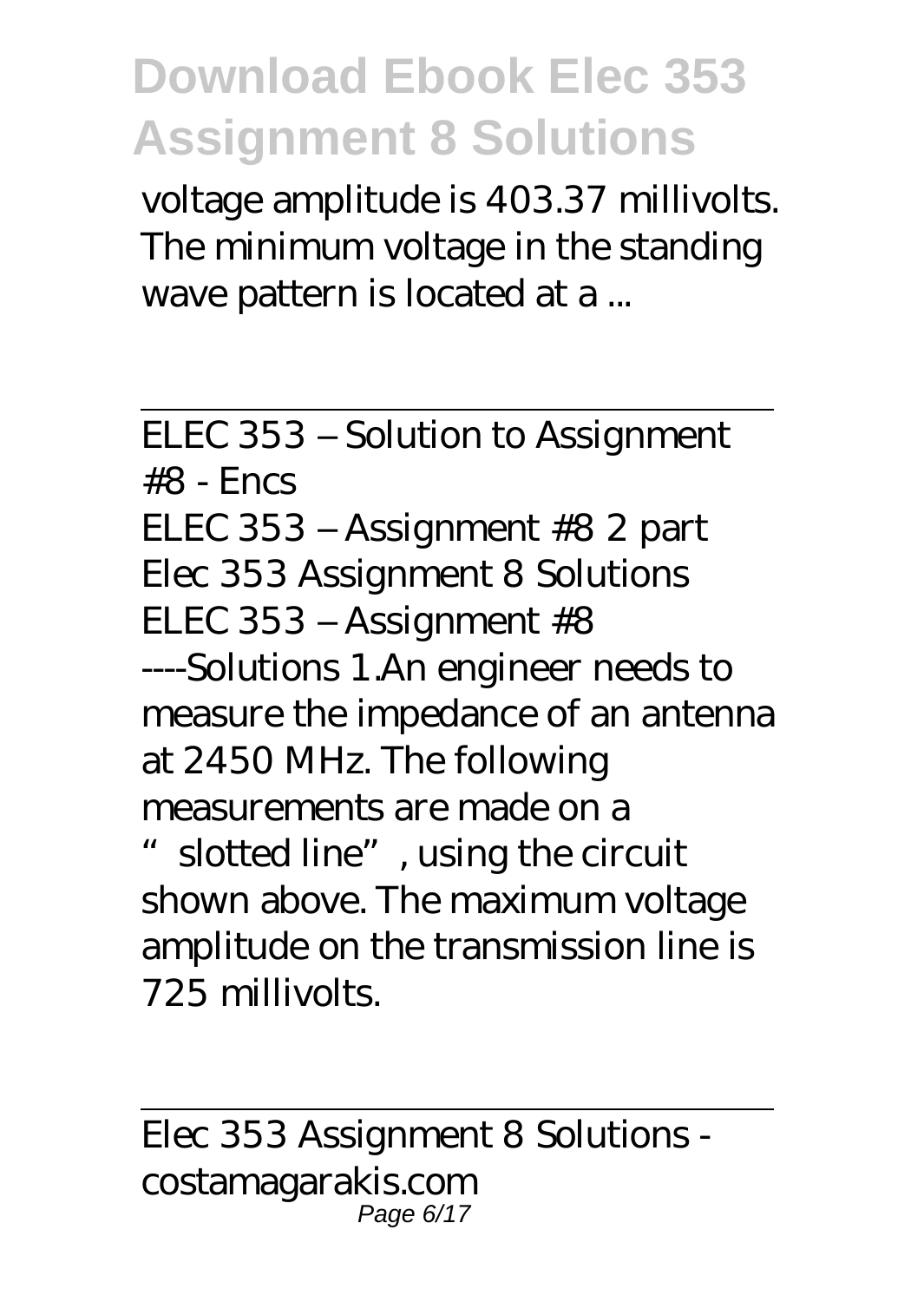ELEC 353 – Assignment #8 2nd part . Input line quarter-wave transformer line #3 . 1.An antenna operating at 1900 MHz has input impedance . Z L =90−j40 ohms. The matching circuit shown above has an input line of length 5 cm. The quarter wave transformer has length L t and line #3 has length L. The characteristic resistance of the input line and of line #3 is R c and the characteristic ...

ELEC 353 – Assignment #8 2 part Download Ebook Elec 353 Assignment 8 Solutions solved sooner similar to starting to read. Moreover, like you finish this book, you may not without help solve your curiosity but in addition to locate the authenticated meaning. Each sentence has a very great meaning and the substitute of Page 7/17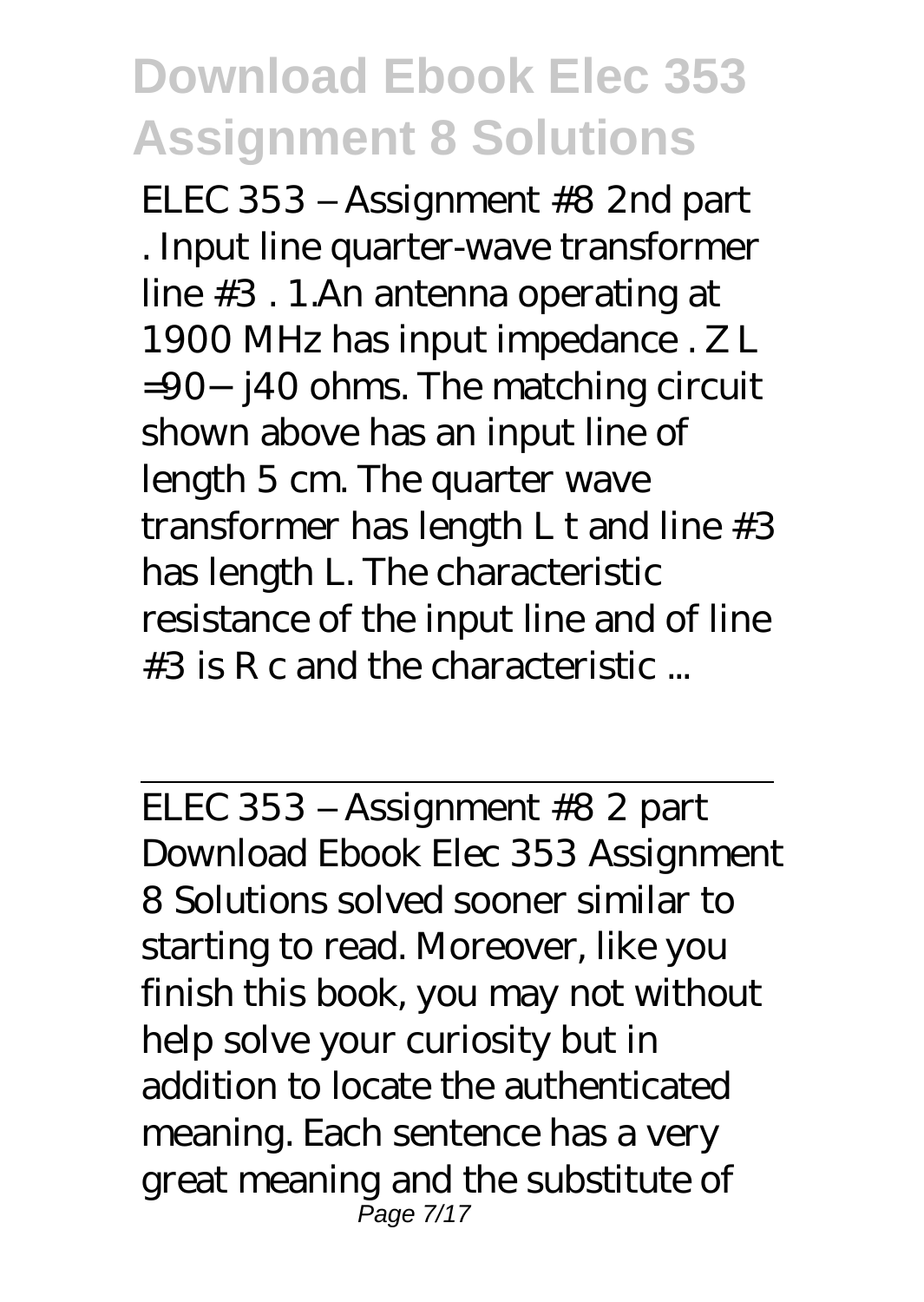word is agreed incredible. The author of this tape is totally an awesome person. You may not imagine how the ...

Elec 353 Assignment 8 Solutions - 1x1px.me Elec 353 Assignment 8 Solutions auto.joebuhlig.com Get Free Elec 353 Assignment 8 Solutions Elec 353 Assignment 8 Solutions As recognized, adventure as capably as experience about lesson, amusement, as without difficulty as settlement can be gotten by just checking out a book elec 353 assignment 8 solutions as a consequence it is not directly done, you could understand even more around this ...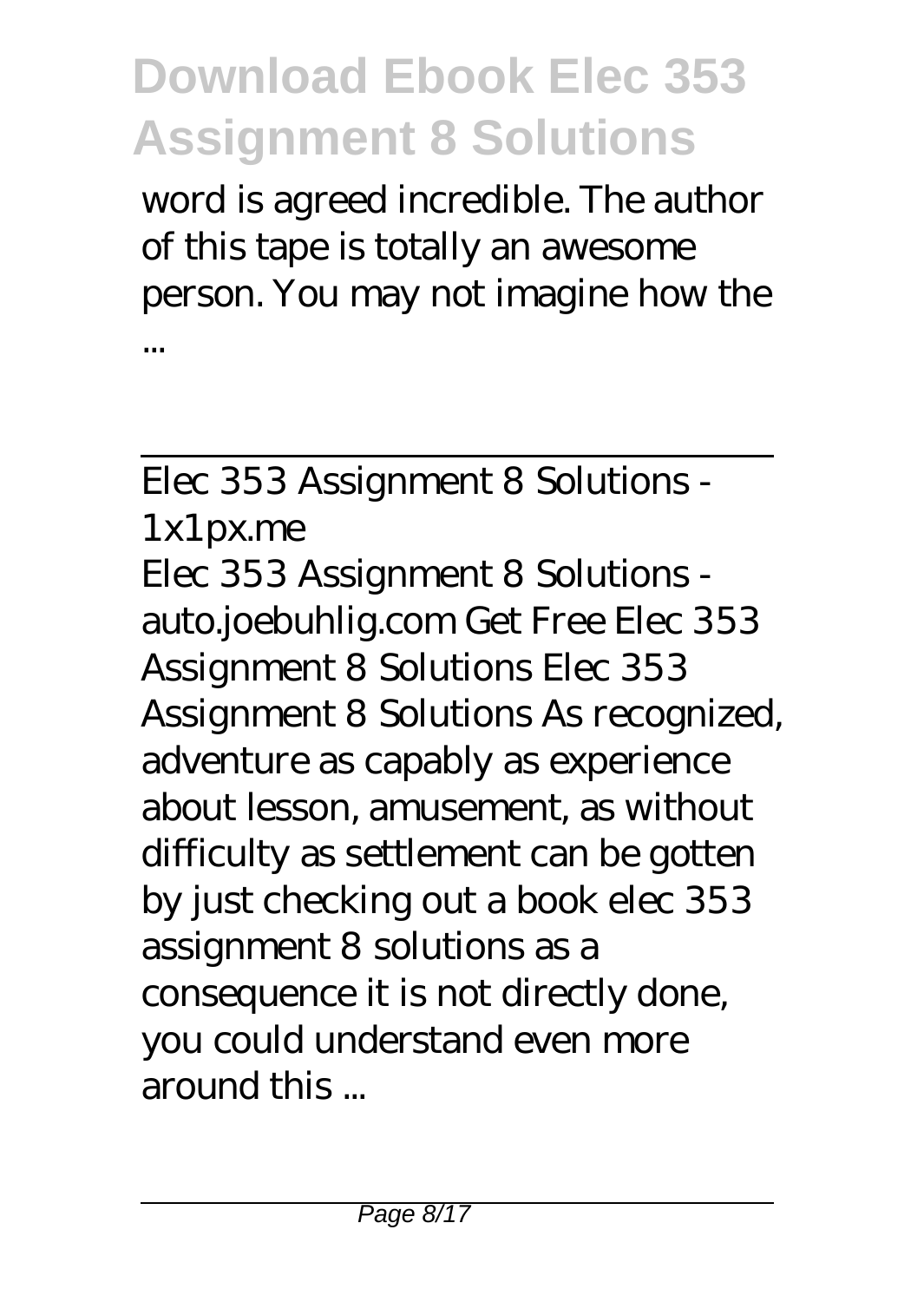Elec 353 Assignment 8 Solutions code.gymeyes.com ELEC 353 - Electronics II \_\_\_\_\_ Lecture notes. Lectures: 1-3 Lectures: 4, 5, 6 Lectures: 7, 8, 9, LM741 op amp datasheet Lectures: ESD, 10, 11, reading material on ...

ELEC 353 Assignment and Quiz Solutions Repository Page ELEC 353 – Solution to Assignment #9 2. A plane wave travels in the z direction in a material at 850 MHz. The relative permittivity of the material is  $r = 9$  and the loss tangent is 0.15. The electric field is oriented parallel to the x axis. The amplitude of the electric field at  $z=0$  is 5 volts/meter.  $=2^*$  \*f= 5.3407x10 9 rad/sec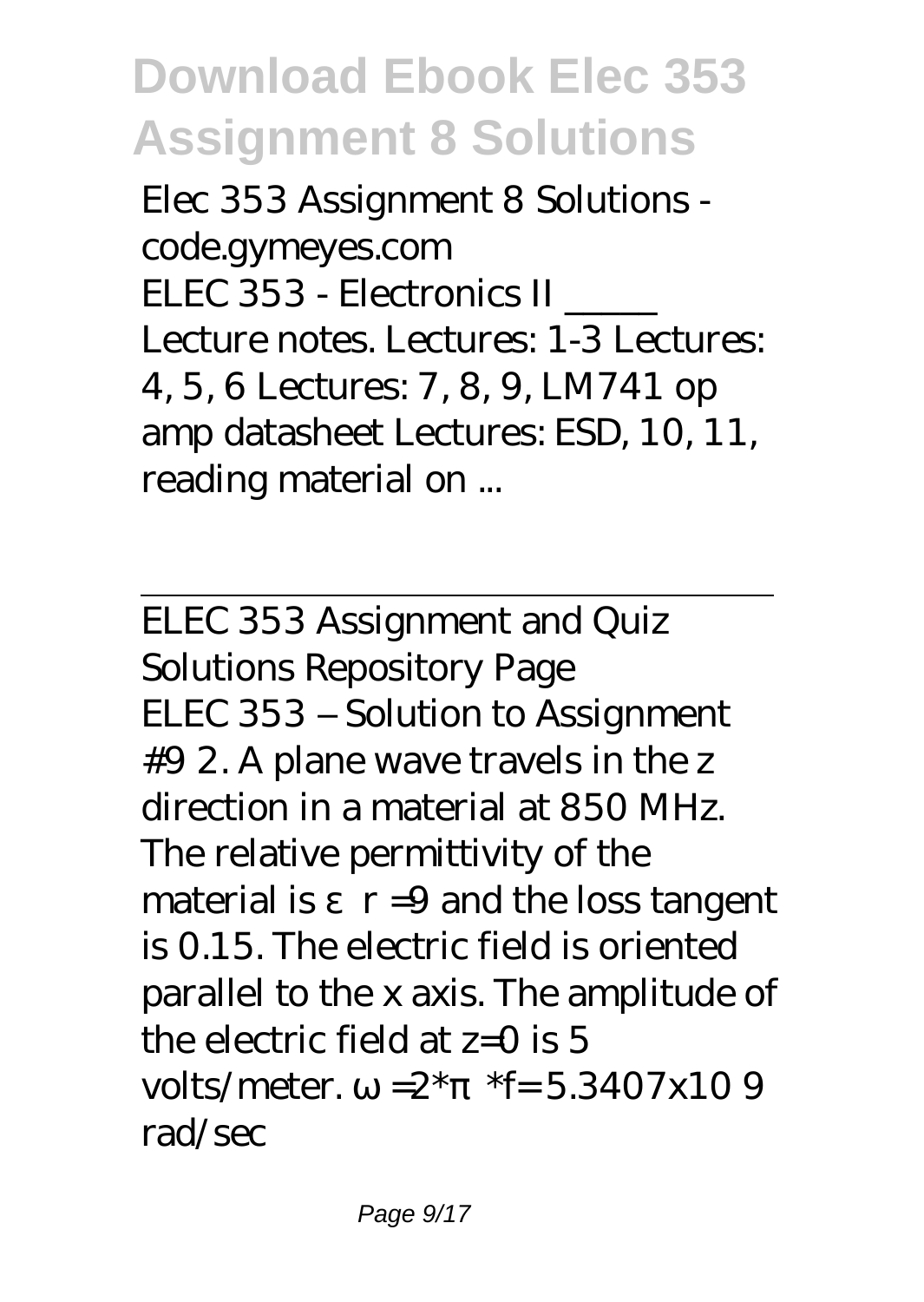ELEC 353 – Solution to Assignment  $#Q$ 

ELEC 353 – Solution to Assignment #5 This assignment is included on the class test. 1.A step-function voltage source with  $Vs = 10$  volts and internal resistance Rs =50 ohms drives a transmission line having characteristic resistance Rc =50 ohms and speed-oftravel  $u = 14$  cm/ns. The line is 3 cm long. The load terminating the line has pin inductance  $L = 2$  nH in series with a chip input resistance ...

ELEC 353 – Solution to Assignment #5

BUSI 353 Fall 2009 Assignment 7 Beechy Lecture Notes Chapter 4 Version 3 Sept2009 - balance sheet Beechy Lecture Notes Chapter 1 v3 Page 10/17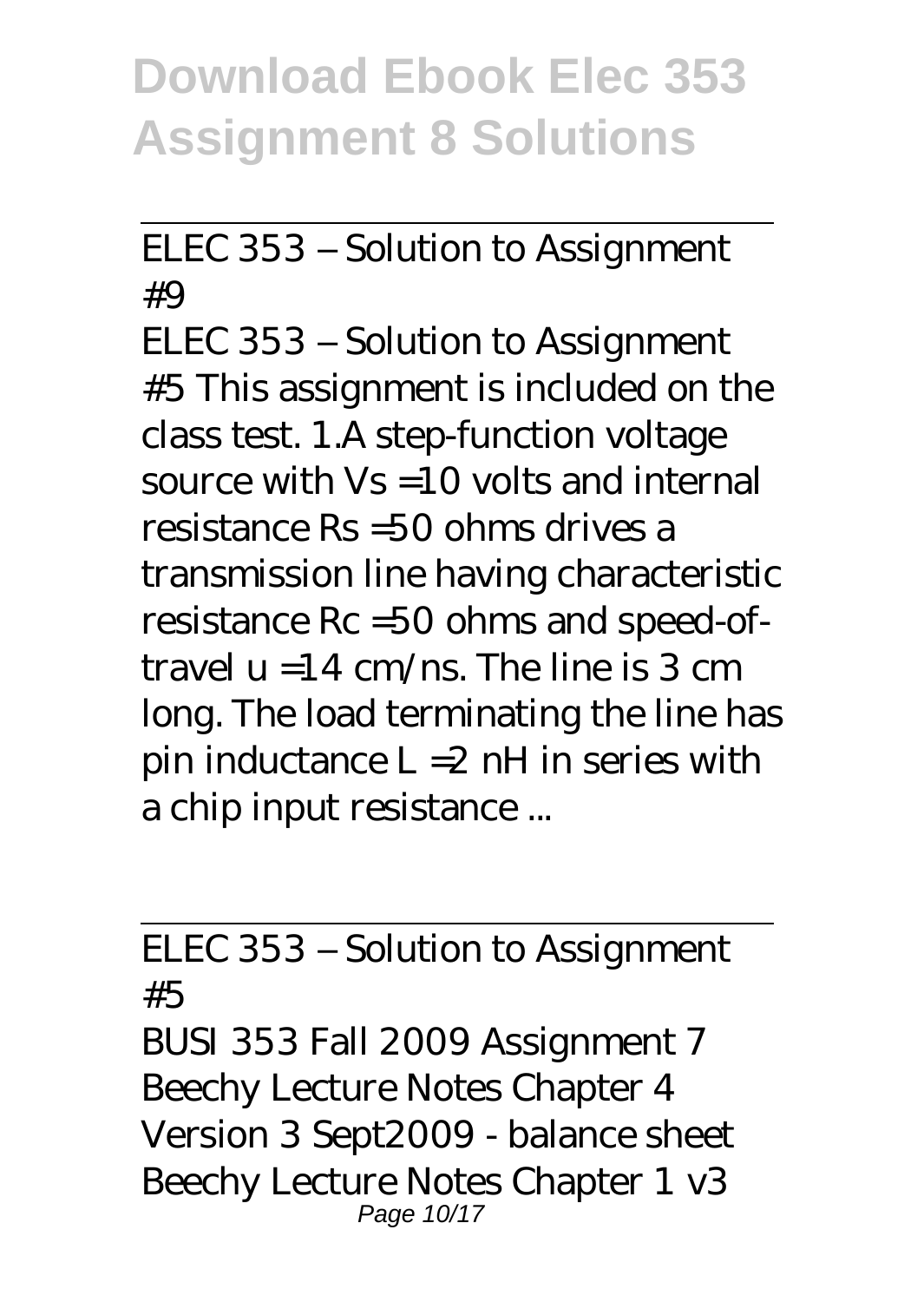Sept 09 - fin reporting SM-Ch09 Beechy 4e - Questions, A9-7,10,13,14, 18,19,21,23,24,28,38,39,40 Revsine Lecture Notes Chapter 6 Version 3 Sept2009 SM-Ch11 Beechy 4e - Questions, A11-2,4,7,11,13,20,29,30,31

BUSI 353 S14 Assignment 8 Solution - BUSI 370 - UBC - StuDocu ELEC 353 – Assignment #1 Note: In ELEC353, assignments are not handed in. Do the assignments week-by-week and then evaluate your work in comparison to the solution. 1. What is an "ideal" short circuit? 2. In the circuit shown above, s V and s R

Homework\_1.pdf - ELEC 353 \u2013 Assignment#1 Note In ... Page 11/17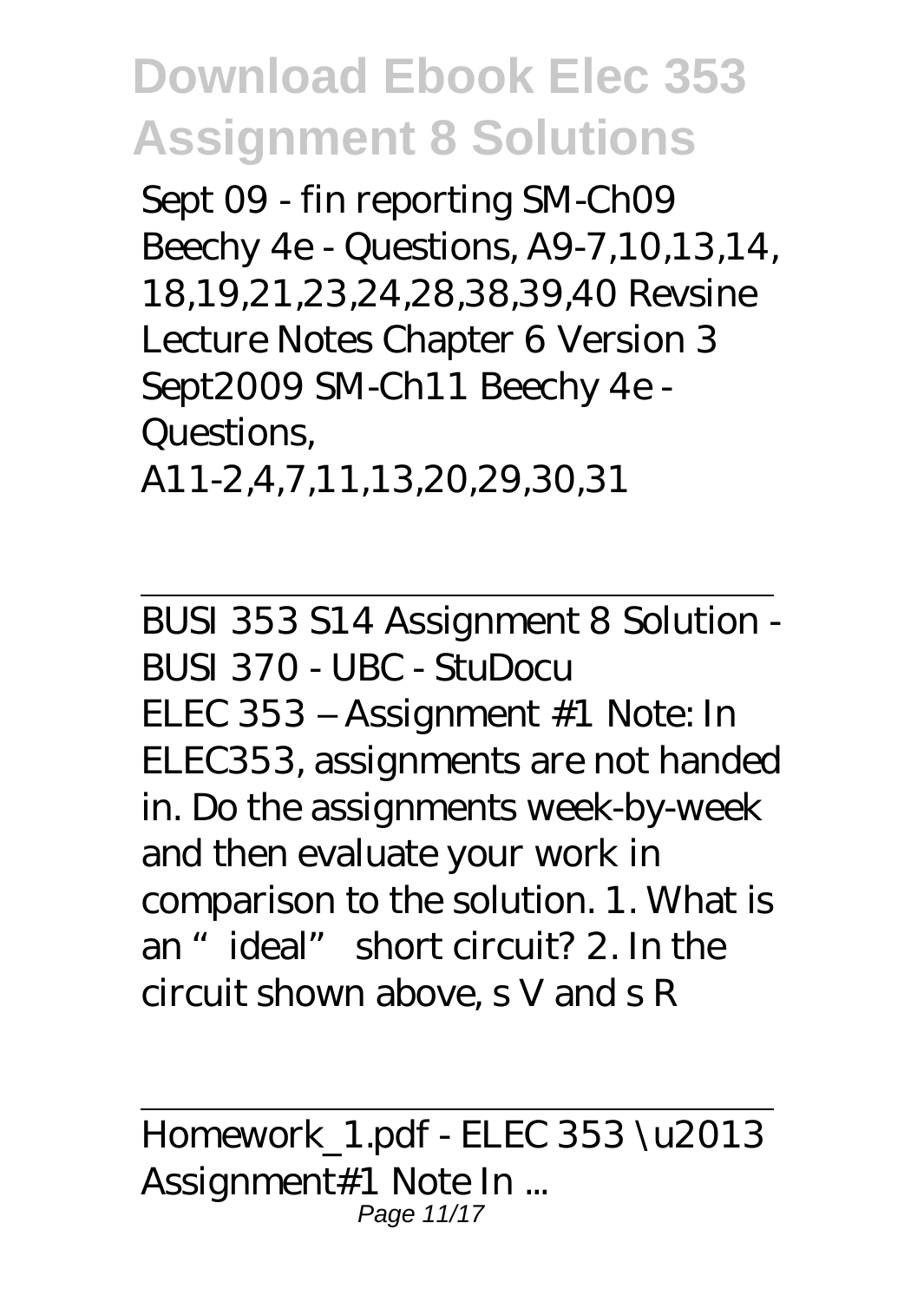Page 1 of 4 ELEC 216 – Electricity and Magnetism Name Assignment 8 Due on Thursday, 30 July 2020, 6:00 pm in Course Spaces Std # SOLUTIONS Problem 1 A coaxial line with inner and outer conductor diameters of 0.5 cm and 1 cm, respectively, is filled with an insulating material with  $r = 4.5$  and  $=$ 10-3 S/m. The conductors are made of copper.

Assignment 08-Sol.pdf - ELEC 216 \u2014 Electricity and ... View ELEC 484 Assignment 9 solutions 2 (1).pdf from ECE 484 at University of Victoria. ELEC 484 Assignment 9 (Assignment 8 not required) 1. Sine waves at different frequencies a. (2) Show by algebra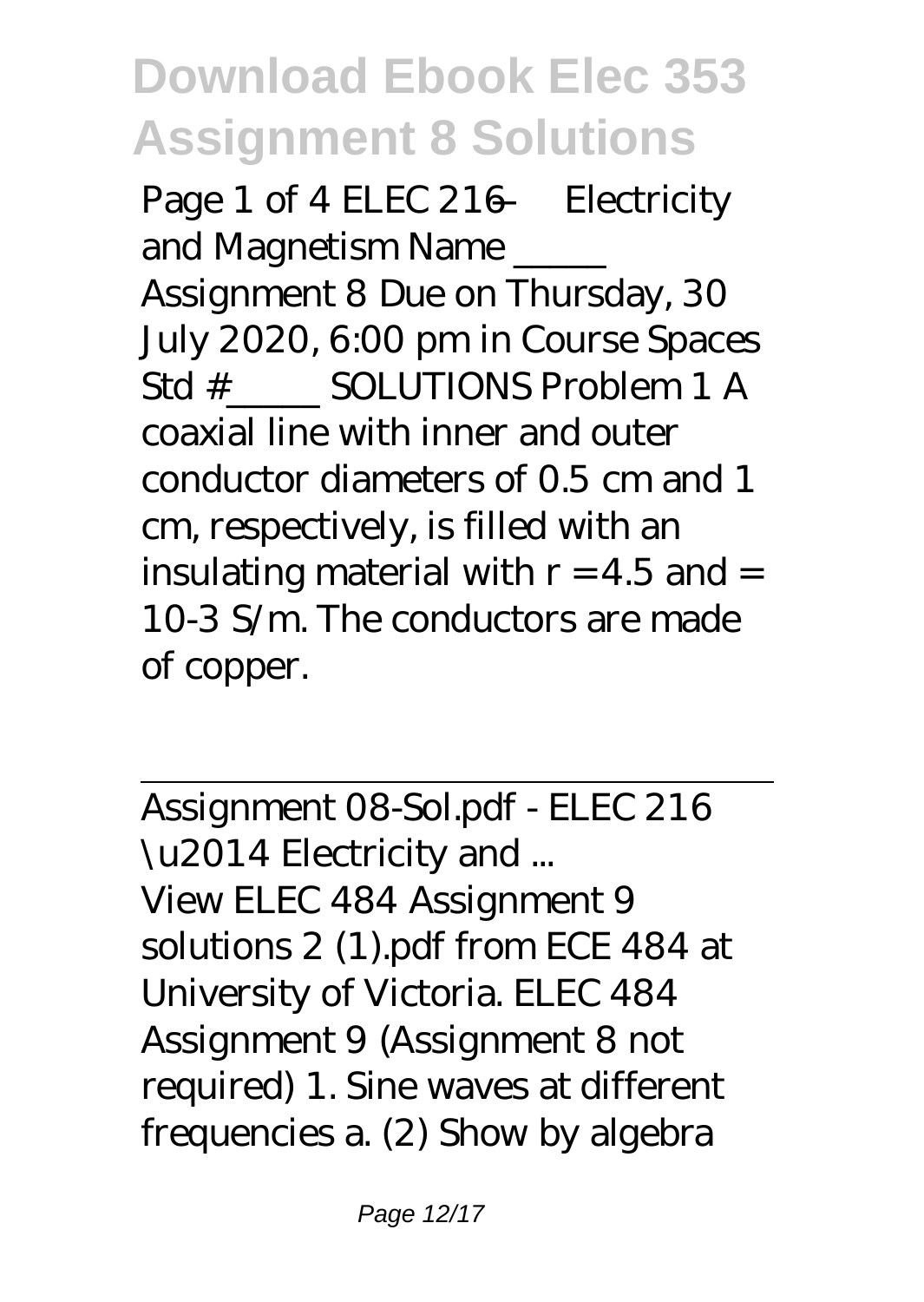ELEC 484 Assignment 9 solutions 2 (1).pdf - ELEC 484 ...

Book Your Assignment at The Lowest Price Now! 2:00 AM 4:00 AM 6:00 AM 8:00 AM 10:00 AM 12:00 PM 2:00 PM 4:00 PM 6:00 PM 8:00 PM 10:00 PM 11:59 PM Free Assistance

Assignment Answers Online - Find Free Answers to all ...

View Homework Help - ELEC 350 Assignment 8 PSK 2015 q5 from ELEC 350 at University of Victoria. ELEC 350 Assignment 5 solutions 1. For the 4 flowgraphs in the lab manual section 6.1.2, draw a block

ELEC 350 Assignment 8 PSK 2015 q5 - ELEC 350 Assignment 5 ... Page 13/17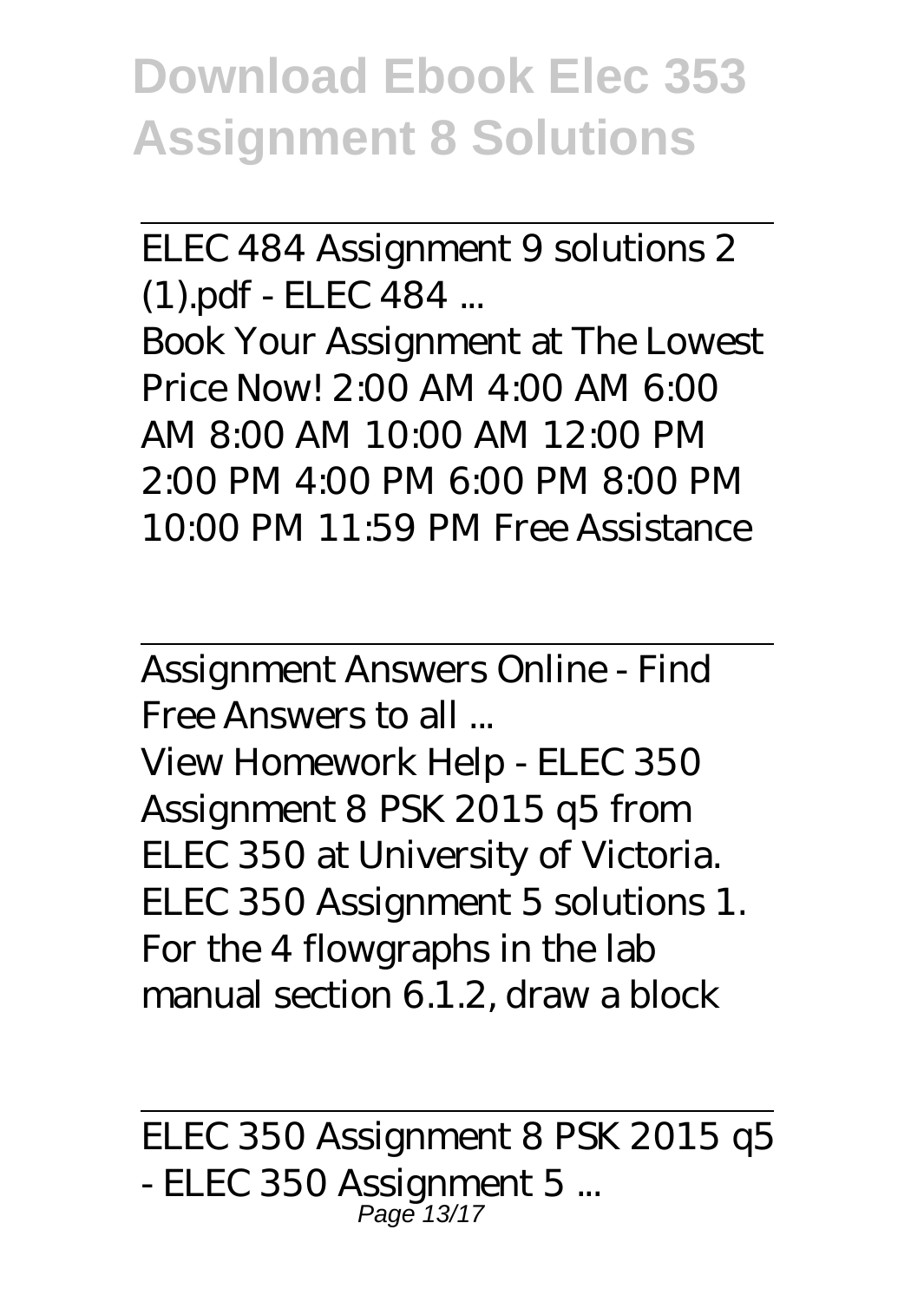ELEC 2220 - Homework Assignment #1 Prerequisite Review Due Wednesday, May 20, 2015 1. Write and execute a short computer program that reads non-zero integer numbers, entered from a keyboard, until a zero is entered, and then identify and print the smallest number, the largest number, and the average value (don't count the final 0 in the average).

(Get Answer) - ELEC 2220 -Homework Assignment #1 ...

ELEC 3400 Homework Assignment #1 May 27, 2010 (Class discussion on June 2) 1. Problem 7.3 in Haykin & Mohler. 2. (a) A signal  $m(t)$  = 2cos(8000t) is sampled at the rate of 6000 samples/sec.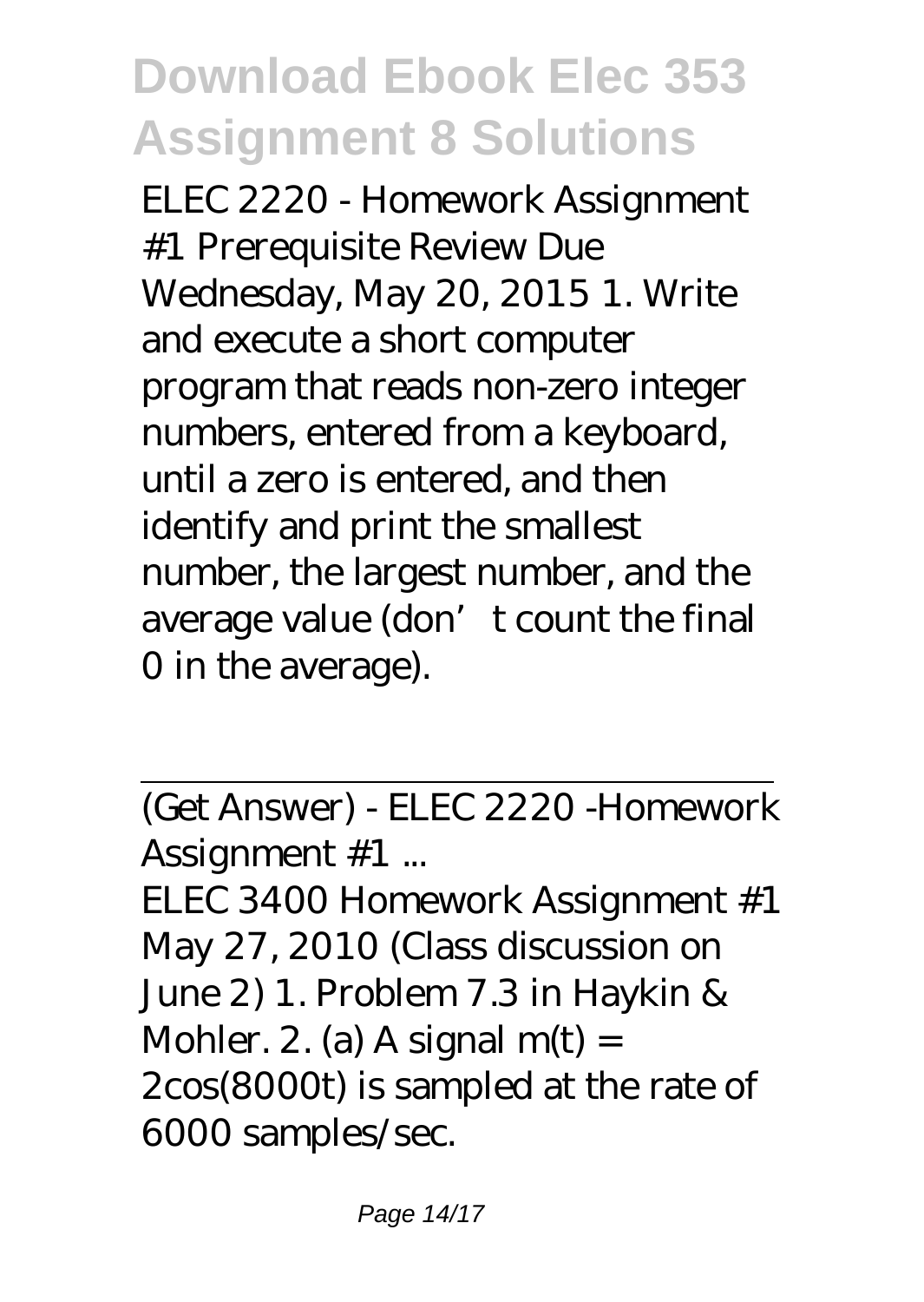(Get Answer) - ELEC 3400 Homework Assignment #1 May 27 ... Electrical Assignment Help, Assignmenthelp.net provides email based homework help and assignment help. Whether your problem is related to Electrical or Electronics Engineering. We provide a systematic way of looking at events, collecting data, analyzing information, and reporting the results. support@assignmenthelp.net. Your email id: Your name: Your phone number: Purpose to call: By clicking ...

Electrical Assignment Help, Electrical Homework Help ELEC 3400 Homework Assignment #7 April 11, 2005 (Class discussion on April 15, 2005.) 1. Using a unit Page 15/17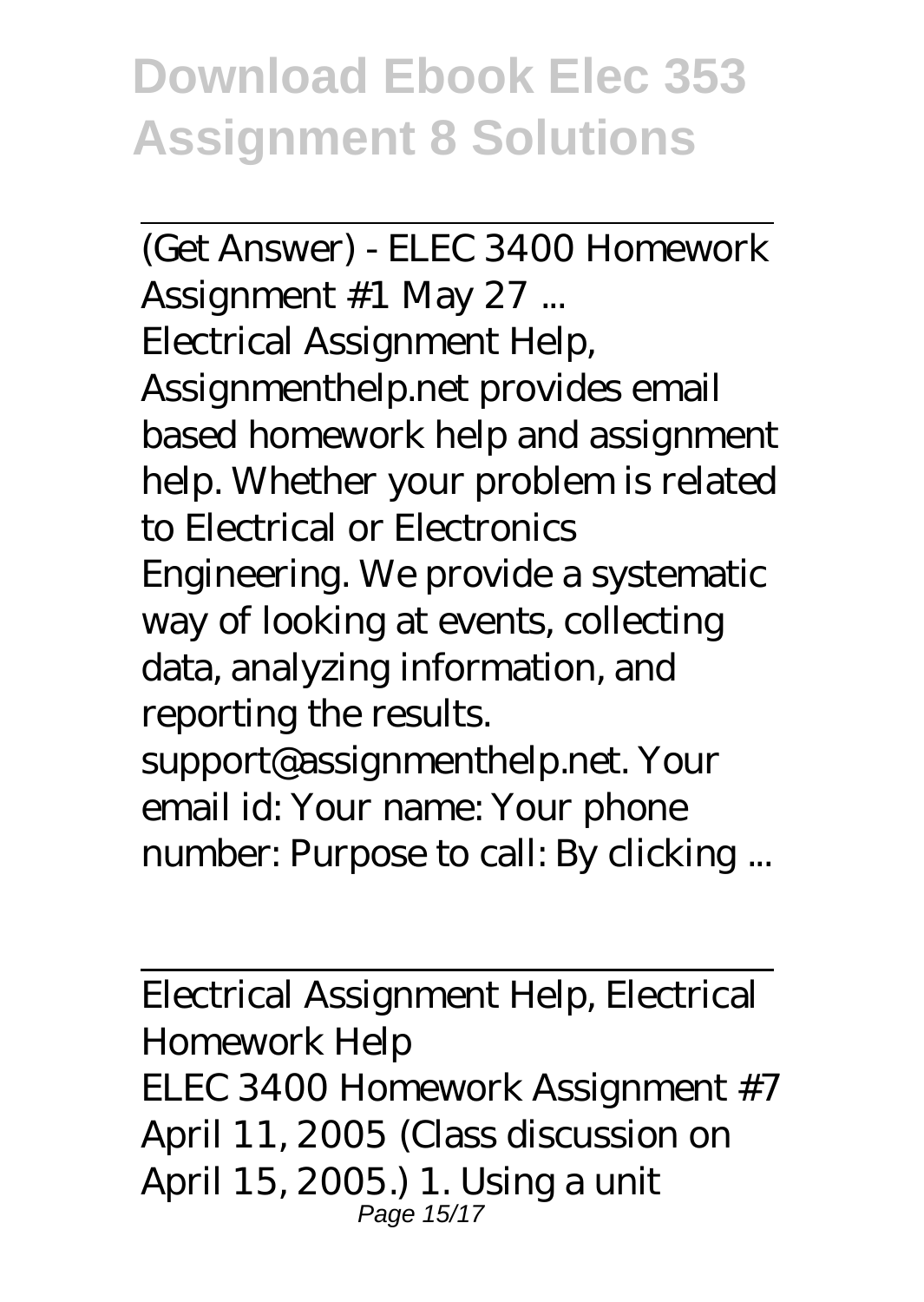amplitude, 50% roll-off raised cosine pulse to indicate a 1 and no pulse to indicate a 0, sketch the pulse sequence corresponding to the binary message sequence 11001. - 1068345

(Get Answer) - ELEC 3400 Homework Assignment #7 April 11 ... elec 353 assignment 8 solutions, it is entirely easy then, previously currently we extend the member to purchase and create bargains to download and install elec 353 assignment 8 solutions fittingly simple! Journal of Dynamic Systems, Measurement, and Control- 1974 Winter Annual Meeting-American Society of Mechanical Engineers 1973 Paper- 1973 Foundations of Analog and Digital Electronic ...